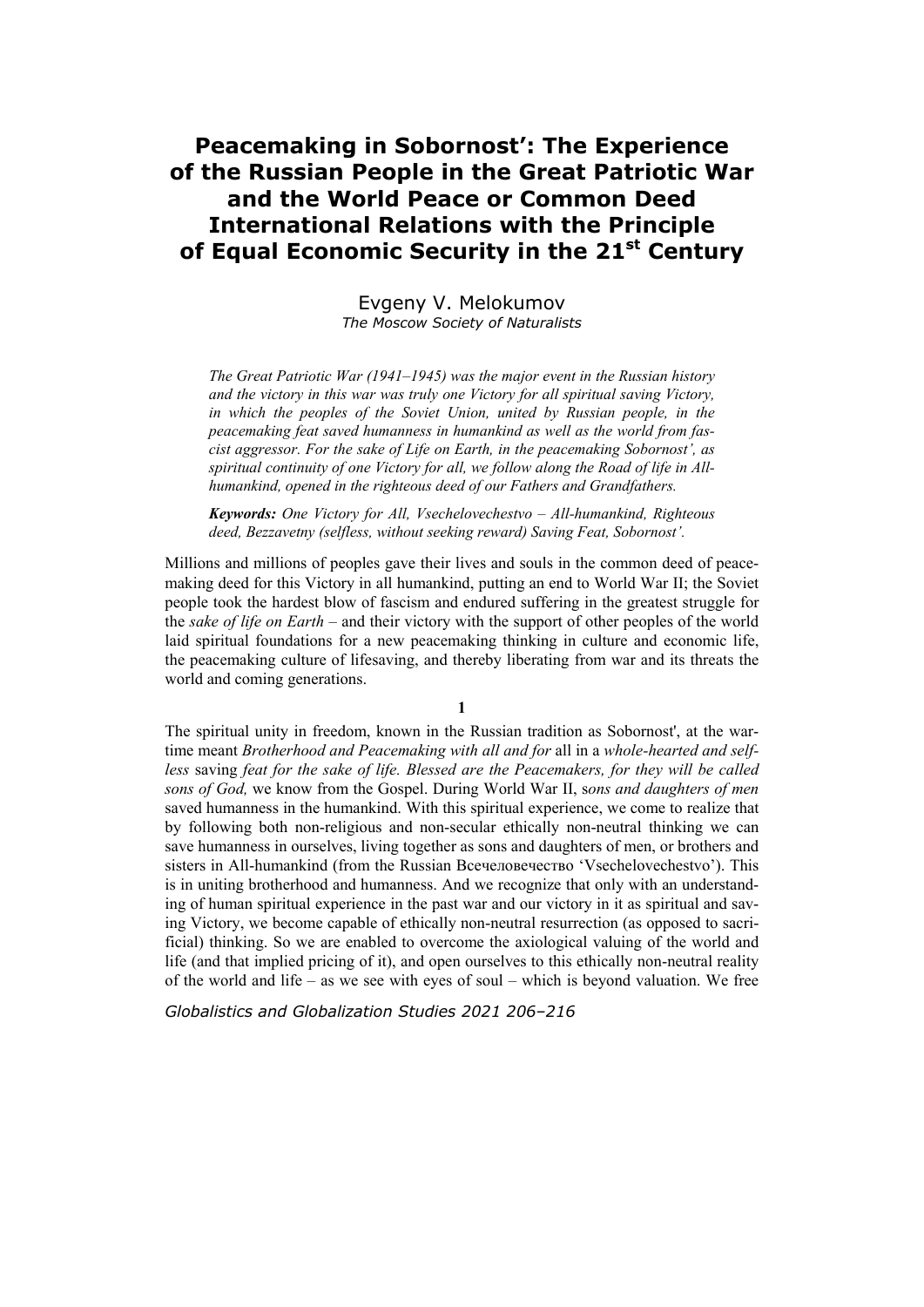ourselves from that unspiritual in the means by which the world is given an 'inherently devaluing' estimate and from all that makes life be substituted for (or psychologically confined to) some metaphysical 'value', or so-called 'price of life' (what happens when dominance over people, nations and world become a goal, as it was the case with fascists).

No pain is alien. A human being is the one who would weep over not one's own pain but the pain of the other (Kozhukhova 1973). For truth as for life and soul there is no price – they are beyond measure, beyond valuation, not to be priced. Following the Russian spiritual tradition in all-humankind expressed by Dostoevsky, Solovyov, Tolstoy, and Fedorov as well as by many twentieth-century's authors and thinkers involved in the struggle against fascism (which is considered dehumanization in trying to 'manage death' or 'machine of death'), we currently realize a necessity of the common and non-formal 'world peace' common deed that, in the continuation of what was done by our fathers and grandfathers, would unite the humankind on the grounds other than mere a declaration of non-violence against the other, by avoiding underlying 'game of interests' in international relations and everything which might be considered such a game, now that not treating the world as an object of property. The reflection on the possibility of such a common deed has to do with the observations of how we formulate our tasks in informal spiritual metaphors. In this reflection of one for all truth and in relation was done by our people in the saving feat that history never seen before, Russian people say: *our Victory is one for all – for peoples in the world and for the sake of life on Earth.* And, with the feeling of life that was saved in suffering, the feeling which dwells in the spiritual tradition, we say today: our victory is one for all and for this victory there is just no price meaning that it is beyond evaluation, not to be priced. Our victory was achieved commonly, in all-combined efforts, and *without seeking reward –* people united to defend life, the very *right to breath*. This truly common work with accomplishments manifested then in the communist idea, which had brought that great unity of people seeking justness in the world. The heroic group of Richard Sorge in Japan was formed on that very basis of the faith in equality, non-division between people, which was seen then in the idea of communism and socialist state. They were anti-fascists and their communist idea would emphasize, as we now can see, their ethical ideal that they were the sons of men in all-humankind, for they died, giving their lives in Peacemaking Sobornost' – saving humanness in us.

*I desire mercy, not sacrifice* , this we remember from the Gospel. Does it have any relation to our everyday life? Yes, granted that in ethical non-neutrality we perceive the link between what is supposed to be a knowledge and its spiritual meaning. Following that path along the Road of Life, we realize that in the historical perspective the saving feat that was performed not for reward would free us from that sacrifice thinking linked to ethically neutral axiological theories and views, and that it opens *peacemaking or resurrection thinking* in which we are free from valuing the world (or viewing it as some 'potentially realized value'), human being and truth. Thus, by not allowing likening (consciously or unconsciously) the human being to 'value' (as being potentially associated with the quantitative measure and inheriting formal characteristics of ethical neutrality), we become free both from being possessed by value (which is the case when we desire to be in possession of it) and free from being possessed by the weapons (weapons race, such thinking, *etc.*). *На правду и цены нет* – *For truth there is no price*, the Russian proverb says, meaning that truth is beyond value, as a metaphor it relates to non-paradoxical truth, one for all and avoiding a paradox, and in that not to be expressed formally. On that way, we realize that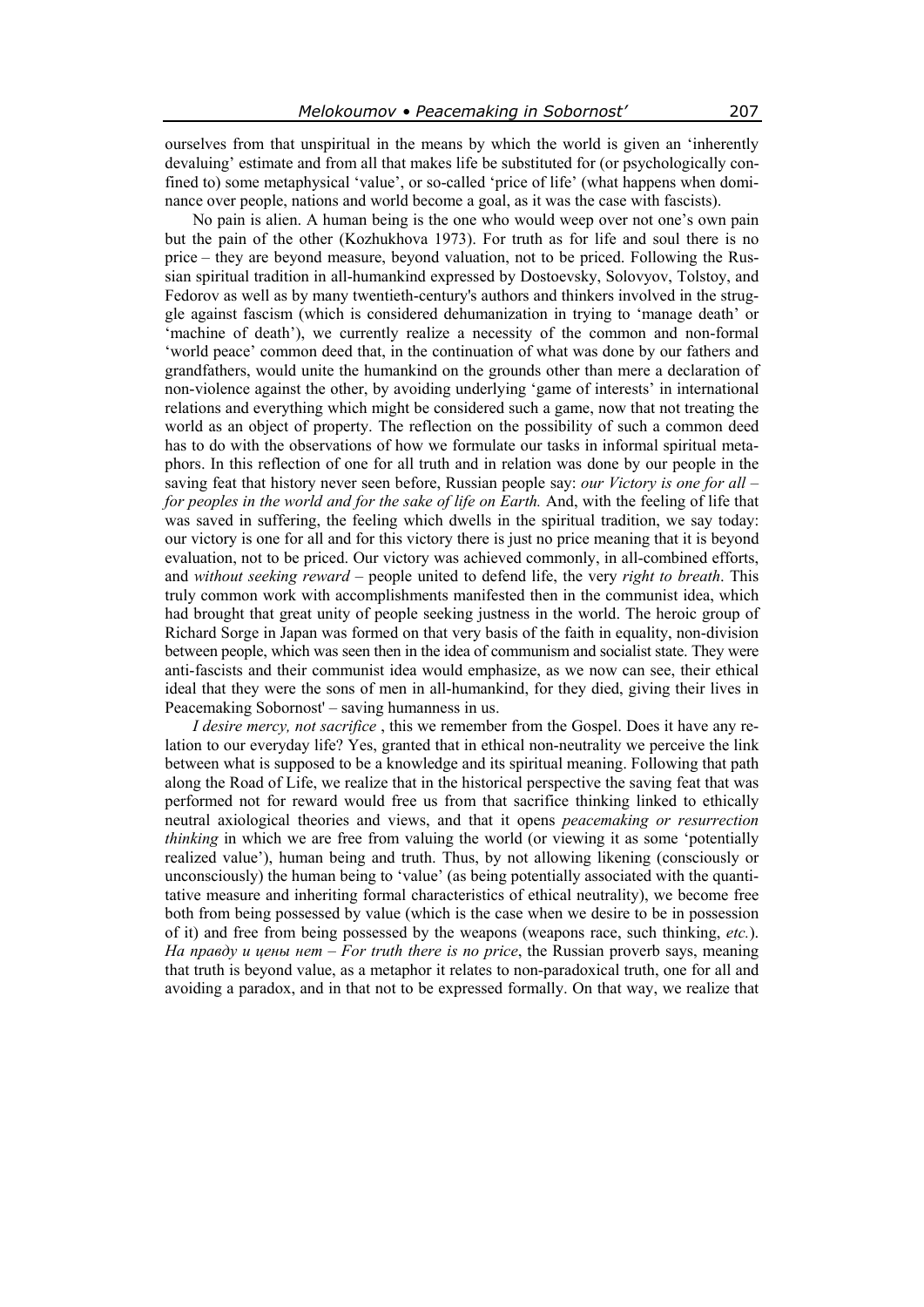the task of saving nature and life on the planet as being the same one with the task of freeing it from armed confrontation in the so-called 'struggle for resources' (which is relevant non only to potentially new Arctic region, but otherwhere). In that unfettering, clearing ourselves from a state of being possessed by both axiological (with the psychologically comfortable pricing of everything) and sacrifice thinking, we come to see our one for life and truth uniting us all in *peacemaking* which implies our common home, one world for all, *or peacemaking logos,* instead of diminishing or reducing them to whatsoever 'values'. From practical perspective, it becomes possible to develop new approaches to the technique and technical-related issues in general, while we keep in mind that we must not be possessed by machines and machine-style thinking, as we must not be possessed by any kind of weapon (as possession in the hands of those who desire such possession is always a treat to the world and humanity). Machine-like accumulation associated with the cult of capital, as a sort of weapon, causes plundering of one for all planetary resources, as though trying to guarantee for itself (just as individually one seeks guarantees for oneself). Thus, we need consistent approaches in the international relations with viewing one for all natural world, and with our task of saving nature and life should be viewed as inseparable from another task of liberating ourselves from a 'game of goals and interests', which leads to alienation of both nature and civilization (or separation between nature and so-called "civilization"); – and for the sake of our civilization we cognize the civilization in our '*We'* , which is *with all and for all*, as the tradition says, in All-humankind.

The basic principle of equal security as undivided and available for all must be associated in its ethical non-neutrality with the lack of striving for guaranteed security, thus avoiding a search for "redemption" (from a sort of "guarantor") and this inner seeking reward, which lie behind that twofold sacrificial and axiological value-and-price-thinking.

 $\overline{\mathbf{2}}$ 

It is necessary to make some philosophic parallels and certain comparisons with regard to the Western moral philosophy, especially to the views of Immanuel Kant on moral subjects, where some 'highest purpose of nature' is considered to "be fulfilled in a society", in 'the course of a developing mankind'. The question arises how we understand now this idea of a 'rational community in practical realm' which is not undermined.

Our spiritual experience teaches us that if culture is a "natural constraint that forces people to act morally", then we have to comprehend that culture necessarily involving nature and economy, or *hozyastvo* (from the Russian хозяйство) in some general and at the same time definite sense. To act morally would mean not to act at the expense of that nature as though being 'hosts of nature', *i.e.* not exalting yourself above nature, with eyes not raised haughtily above it. This also means not to look haughtily – not being raised in oneself (as in self-love) looking down on nature (and as if considering oneself a "host" of it) – that is not to seek dominance over other people and nations and not being arrogant in one's heart over people and their nature. And this observation of spiritual nature can be applied to the history of the WWII when a nation or a group of nations desired to establish dominance in the world by viewing others as slaves. Human history showed how and in what such desires inevitably end. And yet it needs to be mentioned as far as the history of thought is observed (at its origins and historical development) that a formal application of not even Nietzsche's philosophic morale with his 'will to power', which inherits valuation principle in "revaluating" of what, in his opinion, "lost value", but even Kantian mor-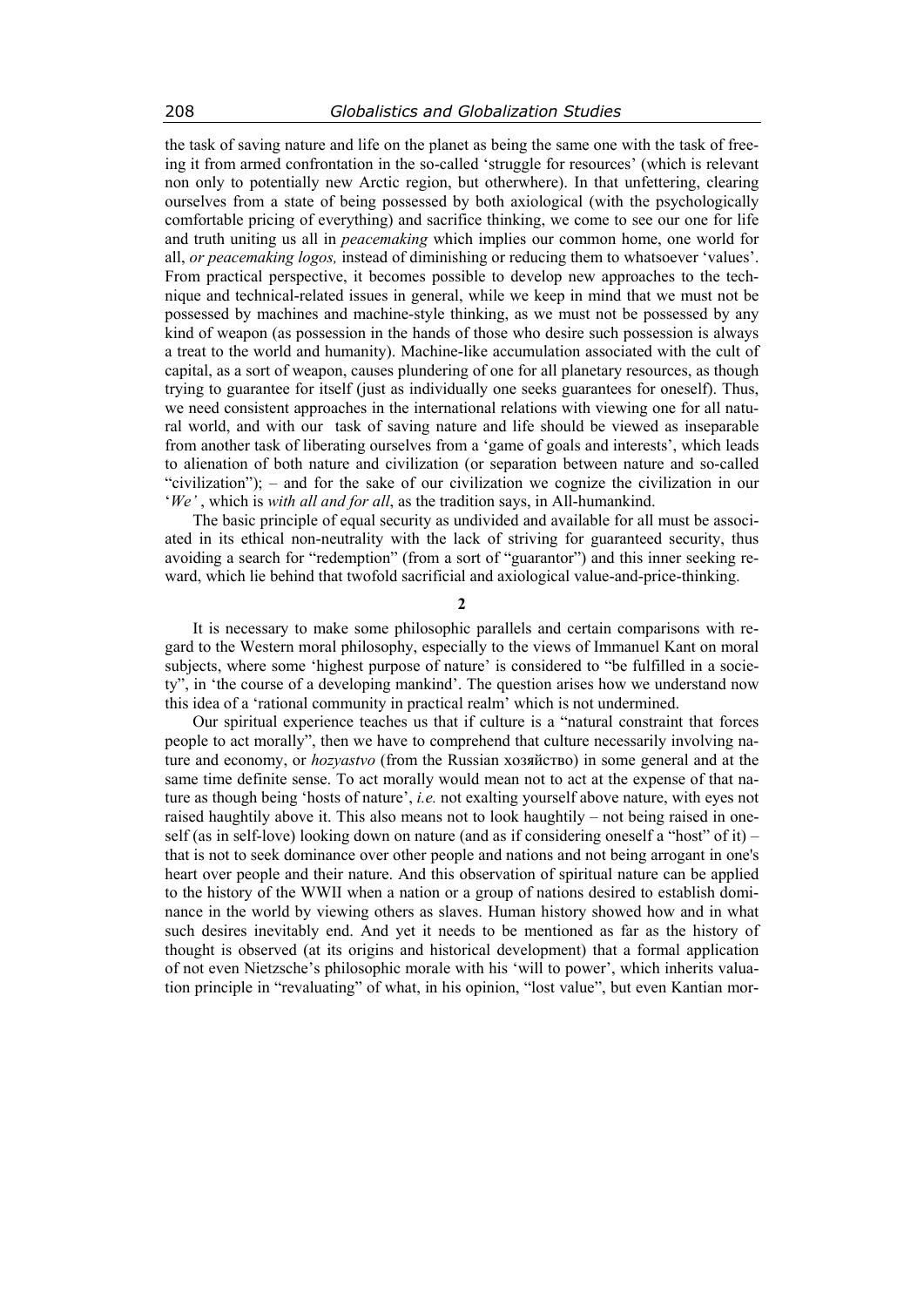al imperative and his seeking of peace, if applied formally, in a manner it was formulated, cannot exclude, taken as grounds for such 'justified morality', the unleashing of war that the world had actually experienced. (Later it was not denied, but indirectly confirmed in Heidegger's philosophy and his attitude to the matter, showing that cause of fascism also may be found in that philosophical way of thinking and that sort of moralization). The task, which is formulated in the works, including in *Idea for a Universal History from a Cosmopolitan Point of View* and *Perpetual Peace*, deals with the problem of spreading justice among people as compatible with mastership or the 'domination' of some over the others. 'The highest master should be just in himself, and yet a man', Kant says, with a search for 'a correct conception of a possible constitution, great experience gained in many paths of life, and – far beyond these – a good will ready to accept such a constitution', and stressing in the end of the sixth thesis of his universal history that 'three such things are very hard, and if they are ever to be found together, it will be very late and after many vain attempts.<sup> $1$ </sup> – In relation to that, from the twentieth-century history we know that simple people in the struggle against that very striving for dominance made human history and saved the world being the creators of the new world in giving their lives for the other. Having been taught by both nature and history, we now are enabled to envision that a conception of such constitution with a prevailing formal search for peace would be misleading and even counterproductive, as under that possible scenario there inevitably would be made 'mastered' attempts to act under the guise of 'good will', view the others as victims, and even to prove in the eyes of that 'just highest master' these acts as being of 'highest possible justice', while in the 'ulterior purpose' they seek to justify their own mastership. Any formalized and centralized 'moral decision' of that sort gives an opportunity for that higher master to 'play his game', as Kant says in his preface to *Perpetual Peace* about academicians, apart from what a nature can require from us informally (just as lifesaving decision is never formal) when a non-standard life situation in real life arises. – Human being is not be measured, the living is beyond compare and measure. So it stands apart from humanness (in this as if unconscious state of negligence) not to recognize that the other side of the coin, which forces to turn life into a game, is a pricing of it as 'price of life', so that so-called 'human victims' are somehow hiddenly allowed, made somewhat 'justified'. With that, we have to treat above-mentioned 'good will' informally as *good free will in benevolence* realized *with all and for-all* so as to be able to pursue not formal justice which is definitely incompatible with a sort of 'mastership' statement, like saying (allowing saying on behalf of all) that 'everyone wishes to be a master.'  $2$  Meanwhile, the history of the United Nations Organization, with many positive achievements in the postwar period shows certain limitations of such approach based on governmental 'mastership' as dominative principle to functioning of such possible 'league of nations'. New ethical principles are vital for developing both effective and fair approaches in international relations as combining both governmental and nongovernmental ways, which include communities of the common work, with forthcoming non-capitalized, life-saving consciousness, while facing a variety of problems, including food and medical security. It is nowa-

<sup>&</sup>lt;sup>1</sup> Cited '*Idea for a Universal History from a Cosmopolitan Point of View'*, in translation of H.B. Nisbet.

<sup>&</sup>lt;sup>2</sup> It may be mentioned, that one's striving for mastership and dominance eliminates the sense for justice, when justice is understood, according to Plato, essentially as to be just (not to seem, but to be just). – *And not justice in some remote infinite time and space, but here on Earth* (from *The Brothers Karamazov* of Feodor Dostoevsky in translation of Constance Garnett).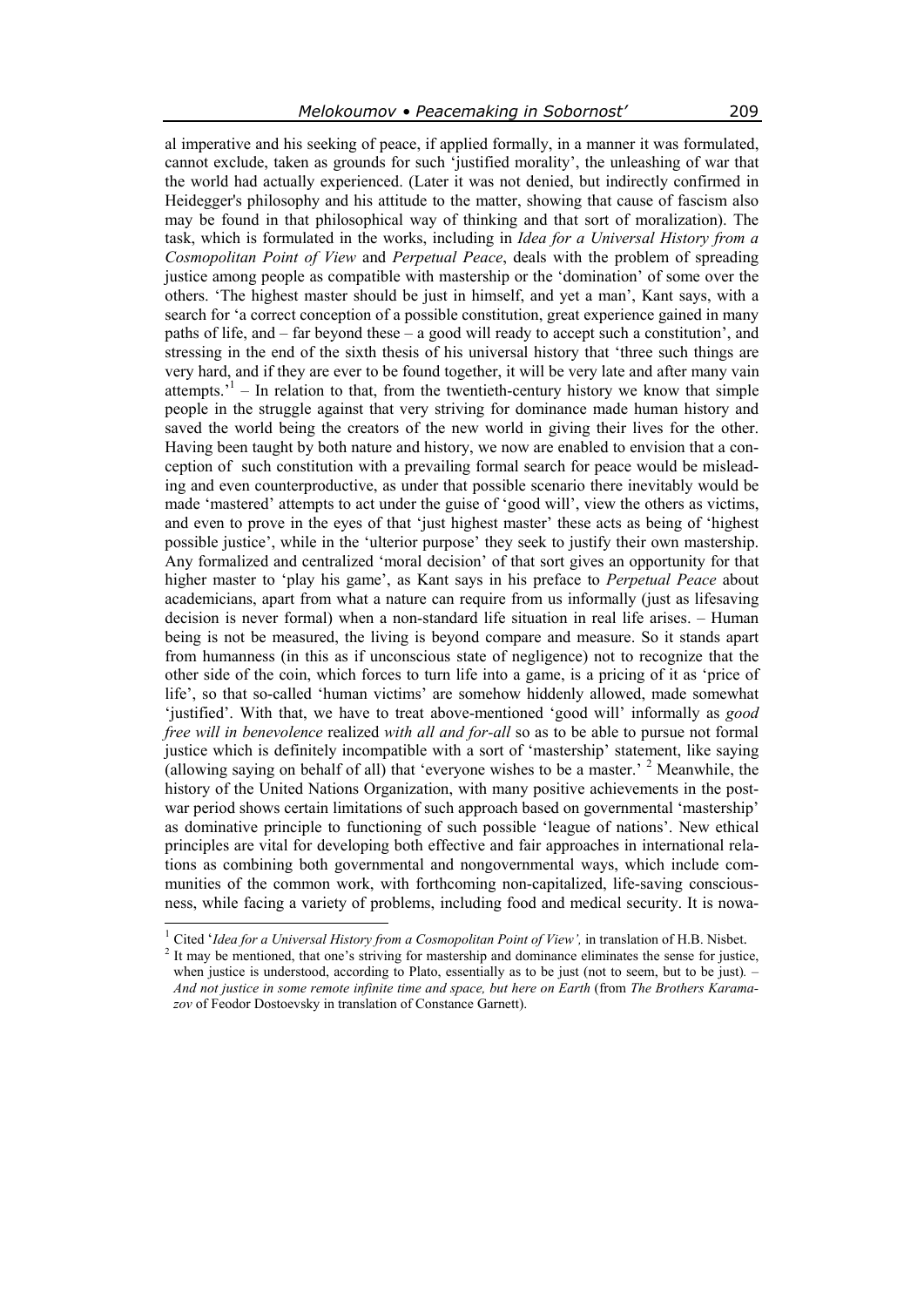days somewhere in the world, that people still die from hunger, children die of starvation and hunger, but at the same time a lot of food is wasted in the other parts of the world. So we vitally need to look into the perspectives of the world economy in its true integrity, while accounting for interdependence, and both ecologically and economically combining both efficiency and justness. For we know that both efficient and justful can only be that which is not at the other's expense – and that realized sincerely and with human dignity, not formally.

Some conclusions should be made in connection with the above observations and socalled 'laws of nature' as essentially informal in their ethical non-neutrality. Firstly, we should examine the categorical imperative, which views a human to be the 'highest value' and having autonomous self-legislation and will, with regard to its 'sensitivity' to victim or sacrifice thinking. If a person, acting under such a 'universal maxim', considers humanity in such a way which allows him to see the other person as a possible 'victim' and under some circumstances names the other as 'a victim of war', he should be able to apply the same reasoning to himself and also view himself as a possible victim. But this can hardly be the case since no one ever wants to become a victim or to be called like that, and essentially there is no such value, nor such price – just as the soul is beyond price – which could be given or that one would give himself for his own life (but in the eyes of those who are ready to pay, seeing a possible victim, there is always such a 'price of life', and as a result of that 'payment' others are turned into 'victims'). So one may suppose that such a possible universal law of nature must imply that humankind itself may not be victimized under the guise of any possible 'good intentions' – and Kant appears to perceive humanity in that way, when he says that a person should be never considered 'simply as a means but always at the same time as an end.' And, historically, when following the idea of humanness and humankind, firstly, we do not want to be de-humanized<sup>3</sup> (while not seeing in this a formal duty), and that is the feeling of compassion and a sense of brotherhood. We inevitably come to the statement that humanity, that is not sacrificed (not capable of being turned into a 'potential sacrifice'), can only be saved in all-humankind<sup>4</sup>, where there is no division into 'predators and victims', and where a reasonable person regards neither himself nor the others as a potential "sacrifice".  $5 -$  Secondly, with that in view, we come to the

<sup>&</sup>lt;sup>3</sup> We know from the war history that fascist soldiers fired villages with civilians, mercilessly killing women and children, and when by chance captured several minutes later, to the question, 'Are you a human or a beast?', one answered, 'A soldier.' A killing machine or a beast in human form is capable of

such an answer but not a human – he does not want to see human being and human soul in himself.<br><sup>4</sup> Acting consciously, spiritually, we must not allow human being and humanity be sacrificed to machine, nor any cult, nor to whatsoever. – *Who consciously goes towards his death for the sake of saving Motherland is not a victim, says a soldier in the novel of Olga Kozhuhova* <<*Early snow>>.* 

 $<sup>5</sup>$  And ethically non-neutral 'rational' thinking in all-humankind cannot be that 'autonomous' as was pro-</sup> posed by such a philosophy. If a person does not want to be a victim, he should not allow making 'victims' of others (*i.e.* not allow human sacrifices even as a figure of speech). This negative form of golden rule of ethics with 'does not want', such as proposed by Confucius who spoke of humanness also as a duty of non-dehumanization (when a person does not want to be dehumanized, that implies a necessary connection with the others) – really works instead of what is said by former categorical imperative. Interestingly, in western philosophy it was only Hegel, who suggested in his philosophy of religion that victim thinking is opposed to spiritual: victim cannot be spiritual. Here it may be added that to sacrifice is always at the expense of that being sacrificed, with alienation of it. We cannot sacrifice the soul, one cannot sacrifice the soul, but can give life and soul – *dare animam suam* – not calling this a sacrifice.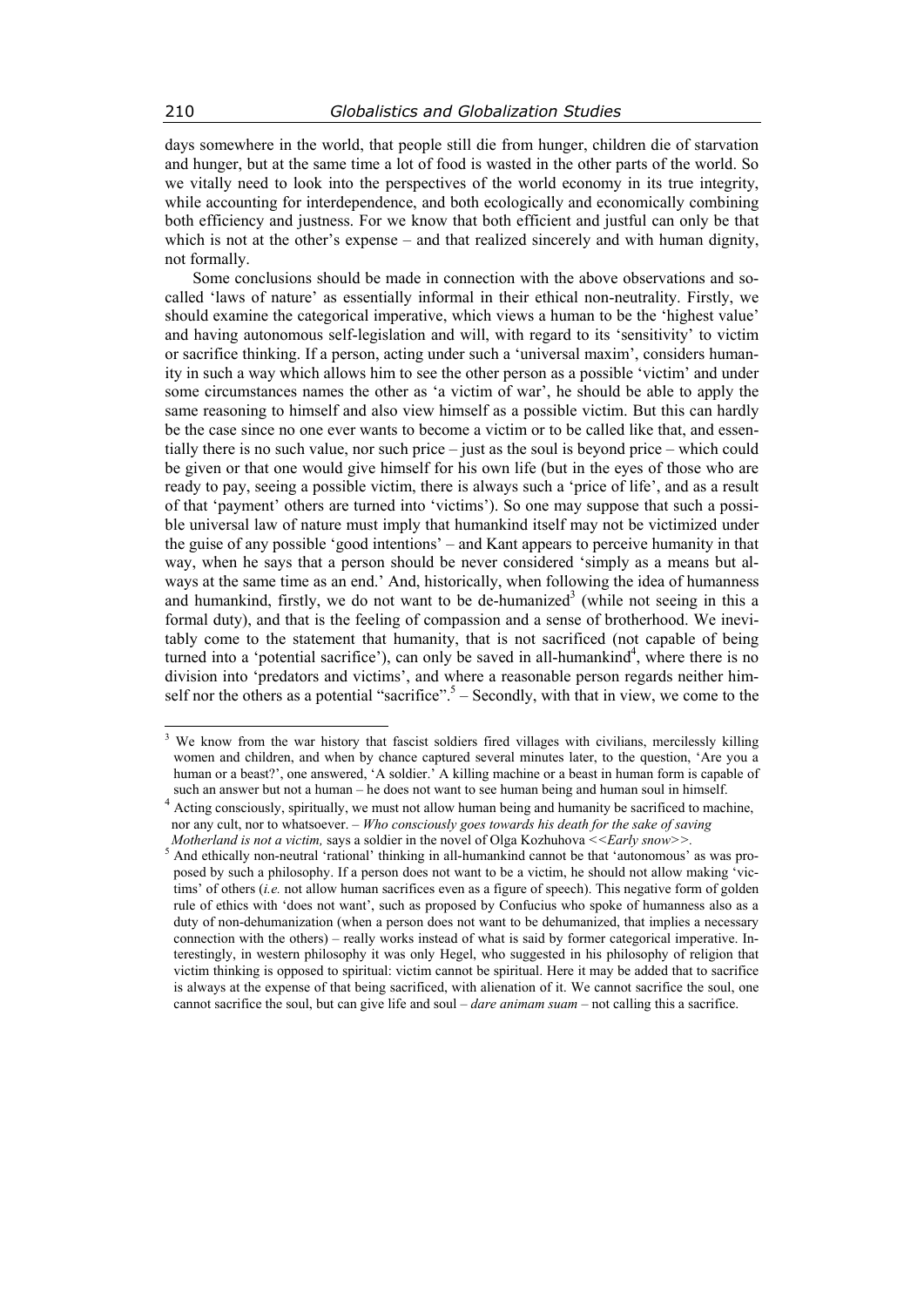understanding of brotherhood and common deed in the Russian tradition, as expressed by Nikolay Fedorov who finds this needed spiritual metaphor, speaking about <<*with all and* 

*for all>>, <<with all the living and for all the living>>* as neither egoism (which may be seen in categorical imperative) nor altruism in human behavior (Fyodorov 1995). And this spiritual metaphor might be considered as such an ethically non-neutral 'universal' – with viewing all-humankind, where brotherhood and humanness are united and saved. Thirdly, with respect to the moral imperative, the question always arises as how to act in accordance with that moral obligation or what gives a feeling of such an obligation as both spiritual and material one. According to the Russian spiritual tradition, in which we search for an answer, there is a duality, that twofoldness, which should be revealed in the so-called 'love for money' as the 'root for all evil', according to St. Paul (and really this is not love, but greed for the monetized which acts under guise of "love"<sup>6</sup>), on the one hand, and socalled *lubonachalie* (greed for power) as a desire (temptation) to master others and control others' consciousness, on the other. Taking that into consideration, we come to the formulation of the golden rule of ethics in such a form which informally sees that 'law' of nature in that 'duality of passions': *Earth is our common house, in which we do not act at the expense of the others (whatever happens to any other person happens to ourselves) and whatever happens to all of us in all-humankind happens to the whole nature.* This gives us intuition and feeling to see the whole nature in human being and his nature, or to view the human nature and the nature of the world around us like the natures referred to in divine Christian theology: *naturis inconfuse, immutabiliter, indivise, inseperabiliter*, which are inconfusedly, immutably, indivisibly and inseparably present. The vision of common duty and debt, as what every person owes with *true responsibility before all for all and for everything*, that conscious *guilt* and ability to *suffer for all people*, expressed in *The Karamazov Brothers* and other works, becomes necessary on the way to see responsibility and duty that we all have – that all we owe to our nature in all-humankind. That seeking no reward, but with the fullness of life and spiritual joy living on Earth. – From the point of view of the 'law of nature', the duty and debt that we owe to nature would result in doing not at the expense of nature, but*,* not alienating her, *thanks to Nature*, with this immeasurable feeling of gratitude to it, which means doing not at the expense of the other – and that is *with all and for all*. And this is performed in all-humankind when we do not seek for guarantees of a secured position and not buying sort of tickets guaranteeing oneself at the expense of the other, while knowing that human sufferings cannot be atoned. Feodor Dostoyevsky in words of Ivan Karamazov firmly stands on the point that sufferings cannot be atoned, with refusal to buy a ticket to 'highest harmony' as a sort of 'highest value', which is certainly understood not apart from not doing at the expense of the other, thereby clearly showing, in the truth of life, that so-called price of the suffering cannot atone that suffering. As there is not such a price, there could not be… In the developing history of mankind we get rid of ransom-and-sacrifice thinking, of so-called 'price of life' – so that we come to open – doing naturally and consciously – true lifesaving in resurrection thinking.  $\overline{a}$ 

<sup>6</sup> This greed for the monetized, so called 'love for money' manifests in temptation to secure one's own living at the others expense. – And that *love exists only when it is not for sale, nor anyone is for sale in exchange for it*, comes to us as a reminder from Olga Kozhuhova who represents the generation which had gone through the war, and she wrote, already as a writer after it, that there is always something what is rejected by the reader's reasoning in every *authentically truthful* book about the war. And that "something" is just the real truth.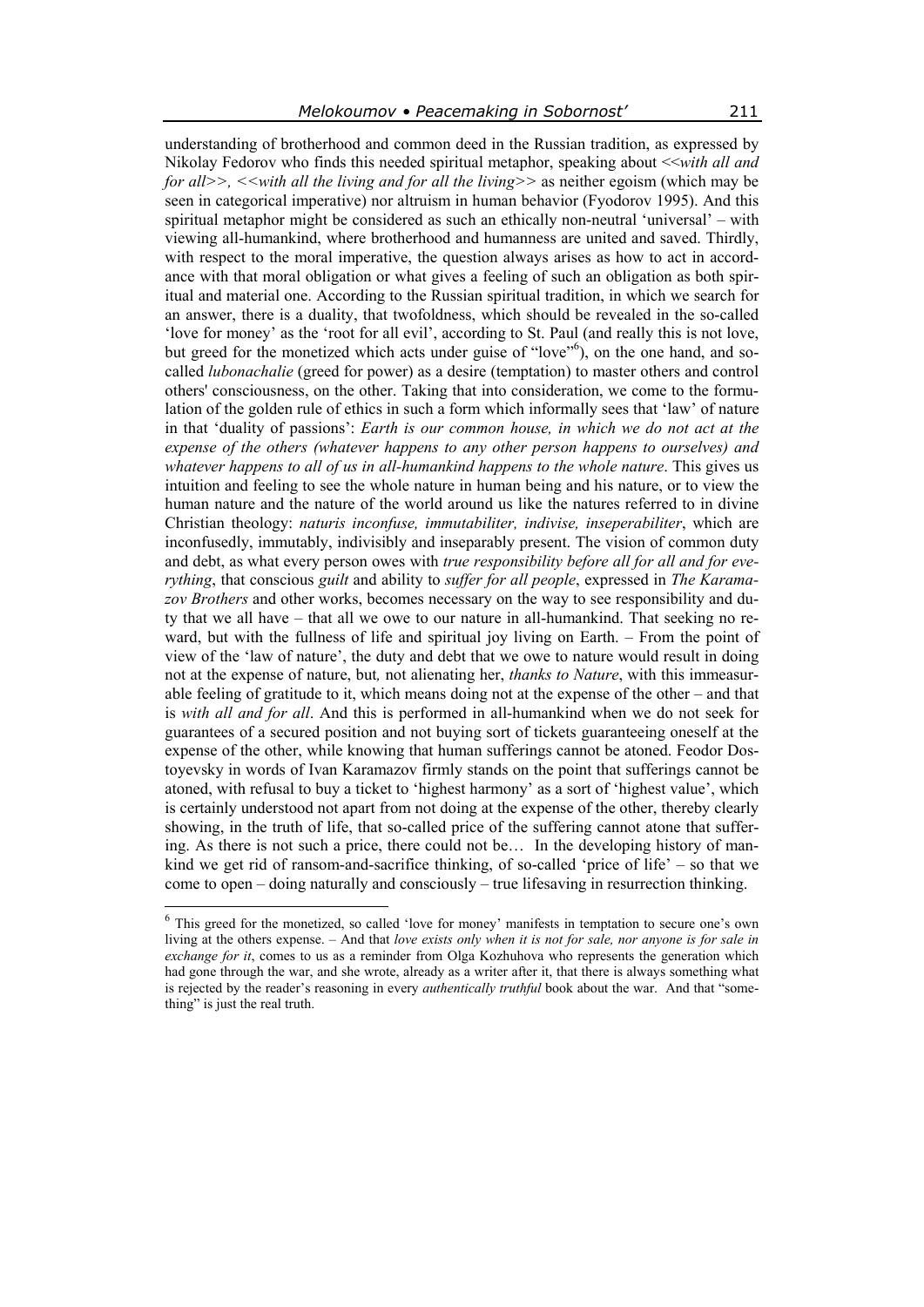While there is still time, I hasten to defend myself, and therefore I renounce the higher harmony altogether. It's not worth one little tear of even that one tortured child who beat herself on the breast with her little fist and prayed in a stinking outhouse, with her unredeemed tears to 'dear, kind God'! Not worth it, because her tears remained unredeemed. They must be redeemed, otherwise there can be no harmony <...> I don't want harmony. From love for humanity I don't want it. I want to remain with the unrequited suffering. I would rather remain with my unrequited suffering and unquenched indignation, *even if I were wrong*. Besides, too highly harmony has been priced; it's beyond our means to pay so much for entering. And therefore I hasten to give back my entrance ticket. And indeed, if only an honest man, I am bound to give it back as far ahead of time as possible. And this I am doing. It's not God that I don't accept, Alyosha, I merely most respectfully return him the ticket.

**3** 

 From the experience of war and peace in the twentieth century we know that to the saving victory people come in the common deed and *without seeking reward* – then there was *bezzavetniy* (from the Russian беззаветный *'self-less','whole-hearted') saving feat*. Also, that there can be only one security, one for all (so that nobody is alienated), in other words, security cannot be treated as 'guaranteed'. During the war the principle of justice manifested in the labor of the common deed and *peacemaking with all and for all* defeated fascist's killing machine (and defeated its old motto 'suum cuique', 'to each his own'). And such are ethically non-neutral, spiritual grounds that we cannot think of the Earth as divided among individuals – any like attempt does but already represent some intention to divide the planet, viewing it as an object of property. We cannot – and that is a characteristic of ethically non-neutral science that does not allow itself to be non-spiritual – even mentally we cannot divide what cannot be divided and may not to be subjected to a buysell. Likewise we cannot rely on 'guarantees' as well as on 'balance of interests and weapons'. Even in so-called 'pure interests' (as though allowing politicians to resolve global problems) there is nothing pure, as in admixed greed for power and the monetized.

*Saving of life and our planet*, historical words then expressed with all devotion and all-human sincerity, granting to us this feeling of viewing ourselves as Earth live beings, both *spiritus* and *humanus*, turn out, in our spiritual heritage, to be inseparable from a common task so as to free ourselves from a state of being possessed by weapons and what politicians call 'interests', always related to setting out goals.<sup>7</sup> This setting of goals as the process of "counting on" based on some interests means inevitable equaling of *to be* with 'to value', or being valued, and considering life as somewhat thing-like valuable and tired by evaluation to a 'worth being'; and as if all the living were due to the property of being in value, such counting on that measured 'being' as value is psychologically generalized in relation to all that is perceived (already with a measure and price given to everything and all) in the world and life. But in our life and lifesaving, with the true spiritual *hope* being helpful (as it was, at wartime, together with confidence in the righteous deed) there is no 'counting on', hope is not valued (not to be evaluated) – it is the hope and faith without a

 $<sup>7</sup>$  It may be observed that interests-related vain goal-setting involves temptation to get one's living at the</sup> others expense (and also a desire to control other people's consciousness – as in the duality of passions).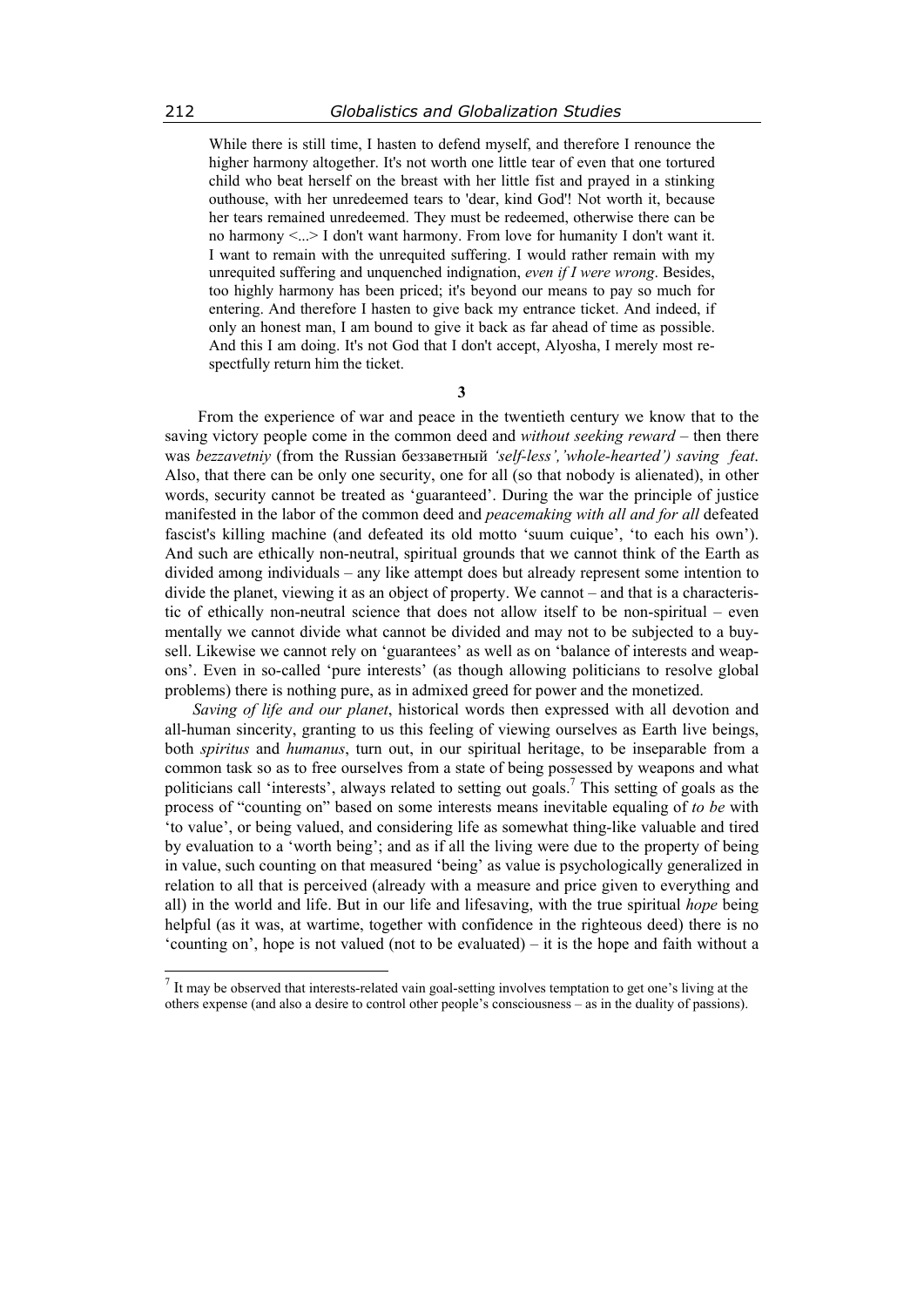desire for reward that win. To be spiritual implies human hope but not counting on it which means *to be good not at the expense of the others*, in such benevolence creating community not divided by 'friend or foe' rule. And the principle of equal economic security which turns out to be related to the category of money with its natural comprehension (and invariant representation) as the economic energy of civilization asserts well-being and welfare not at the account of the others, being the gift of mutual gifting and fruits of labor in Sobornost'. And it becomes evident that the view on money as a capital with its alleged 'accumulation' implies this very attempt to evaluate everything in life and life itself; so that such 'capitals' cannot but 'shoot with wars.' And capital (always acting at the expense of alienating other people and nature) aims at depriving people of common deed which is cognized as necessary and needed for saving life and saving the humanness and humankind and our planet. By freeing ourselves from sacrifice and value-price thinking, we relieve the civilization from a religious-like cult of capital as sacrificing life at the cost of alienating or setting price for life and of losing soul. Blessed Peacemakers, drawing fire on themselves for the sake of the others, showed what means Christian <<I desire mercy, not sacrifice>>. And following this spiritual experience of our people, today we may say that *our Truth is one for all, the same as our Victory – they cannot be divided, cannot be priced. A human life is priceless and it is beyond evaluation, not to be priced.* It is our *legacy-dostoyanie* (from the Russian *достояние)* of human life that is beyond evaluation and cannot be estimated – with all our saving humanness and life*.* 

Tens of millions of civilian people were murdered during the World War. The names of many people who died in this great, immeasurable, and saving in saintliness suffering will never be known to us. Many and many were buried in mass graves, common burials. And we say that only in *one for all SOBOR of Peacemakers* (our all-human unity) *nobody is forgotten and nothing is forgotten*. – In this realized spiritual communality with all and for all, in reverence and with our prayers, we maintain life memory of all people who died for the sake of Life on Earth. On behalf of all soldiers who died in the severe battle the world never seen before, the Russian poet Alexander Tvardovsky, who during the war worked as a military correspondent, wrote in his poem *I was killed near Rzhev* (Tvardovsky 2015).

> Our all! We were not cunning, In this sever battle. Having given all, We left nothing for ourselves…

People of all nationalities united in the struggle against fascism, soldiers and civil people giving their life and soul. Men and women, old people and even children in the righteous deed. Unarmed soldiers, medical sisters, nurses, very often young girls who had just completed secondary school. They did everything to save to save the injured on the fields of war, risking themselves and often giving their life. Among these sacred legendary names we recall Valeriya Gnarovskaya whom soldiers called *Swallow* (Lastochka). She saved tens of people and gave her life stopping the tank that was going to destroy the tents with wounded soldiers. She was only nineteen years old. *Drawing fire on herself to save the others and to save life – the Victory itself became possible by virtue of this drawing fire on themselves for the sake of the others*. *– We won because we were dying –* so people were saying about that wartime*.* Richard Sorge's group of about 20 people significantly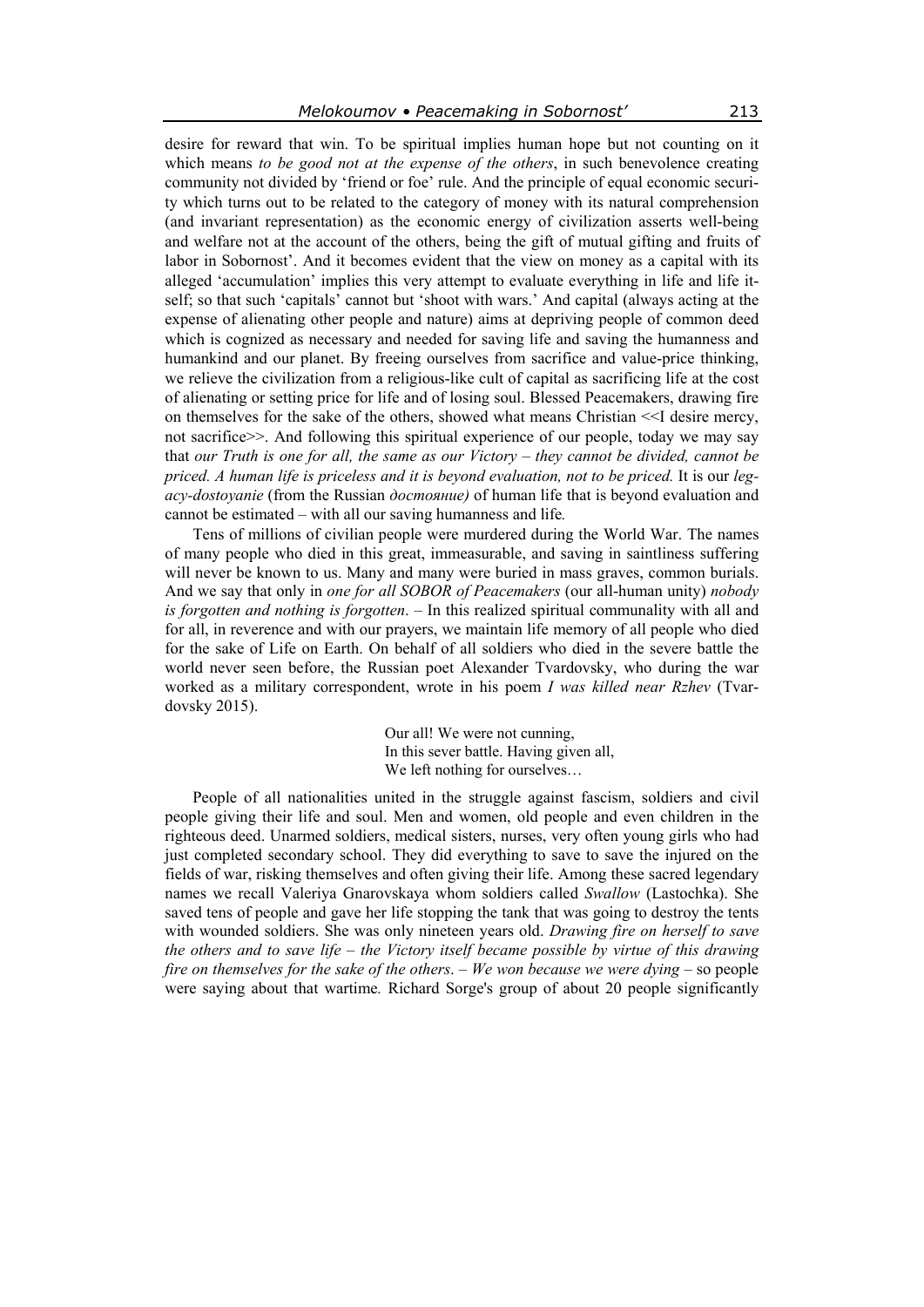helped the Soviet people and state in 1941 by preventing Japan from joining the war on the main front in World War II. Last words of Richard Gustavovitch Sorge spoken in Japanese in the Japanese prison were the words of devotion to the Red Army, the Soviet state and the international communist movement. Among the brave people who fought against fascism were also female volunteers. Evgeniya Rudneva was one of them: having passed her third-year exams at Moscow State University's Faculty of Mathematics and Mechanics, she decided to join women's air-force regiment and made 645 flights as a navigator. <<*Без свободной Родины не может быть свободной науки… Вот разобьем захватчиков и примемся за восстановление астрономии*… *Without free Motherland, there cannot be free science… As soon as we defeat the invaders we will start recovering astronomy*>> , she wrote in a letter from the front, expressing her feeling of duty in *our righteous deed* – in Russian *наше дело правое* and hopes to return to peaceful life. At night, on April 9, 1944, a small wooden Pe-2 plane, piloted by Evgeniya together with Praskovia (Pana) Prokopieva, who came to the front from Irkutsk region, was shot down during a flight near Kerch in the Crimea. The brave girls, aged 23 and 24, died in the sky. One of the millions of strugglers in this anti-fascist movement was Fritz Schemenkel, a former soldier in the aggressor's army who became Ivan Ivanovich or Vanya, as his partisan friends called him, and later a hero of the Soviet Union. In Belorussia he was sentenced to death by the occupants and wrote: *<<Своему расстрелу я смело иду навстречу, так как умираю за правое дело – I boldly go to meet the execution, as I am dying for the good deed>>*. He was only 28 years old. Many many other people died for that common righteous deed. And many of them were young.

*Опустите оружие – Lower the weapon*, such peacemaking words, on the night of May 2, 1945, had been spoken by the sergeant Ilia Syanov who *as a parliamentarian, alone, went to talk* with German military grouping, trapped in the tunnels and metro in Berlin (Subbotin 1965). And he took people out of the underground! Life was saved to everybody...  $Mupp - Mup!...$  Peace to the World!. And it is with recalling these times and our one for all Victory so that the Russian word *Мир – Мir* in the unity of its two meanings rouses historical and ever blessed sensation of *Peace in the World*…

The Russian idea of Sobornost' is expressed in our saving and peacemaking *with all the living and for all the living.* We become free in our unity – that is in all-humankind manifesting in Sobornost', and there is freedom from reducing our life to value, now that we live non-substituting life for valuation and thus freeing our peacemaking logos of truth, that we know from Christian tradition<sup>8</sup>. *Fraternitas et humanitas sunt unita in omnibushominibus – Brotherhood and humanness are united in all-humankind.* And so we open up, spiritually following that Road of life to besieged Leningrad, which did not have prec-

<sup>&</sup>lt;sup>8</sup> As we know that Truth, the logos of truth is not to be priced. And this is unlike an expiation tenet with its "infinitely redemptive" measure implying so-called "price of blood". – For there is no such price: our lifesaving is not to be priced, it doesn't seek reward. Likewise, human being and humanity cannot be expiated, but can be saved. We must not allow any cult of capital "resting" on the cult of blood as it values blood in price just as a war prices it. – War drinks blood, as the proverb says. It is in all-humankind that we can hope for the freedom from the "expiatory self" (not allowing to "substitute" the soul for a self), and learning how to live in peace with world as a whole, to not be sacrificed. *Our resurrective-andlifesaving* ought not to be confused – nor be substituted for – "sacrificial and redemptive" (psychologically tied to reward), as not be admixed with axiological value-and-price thinking. – *Нет ценности супротив любви* – *No value is there versus love*, the Russian proverb says.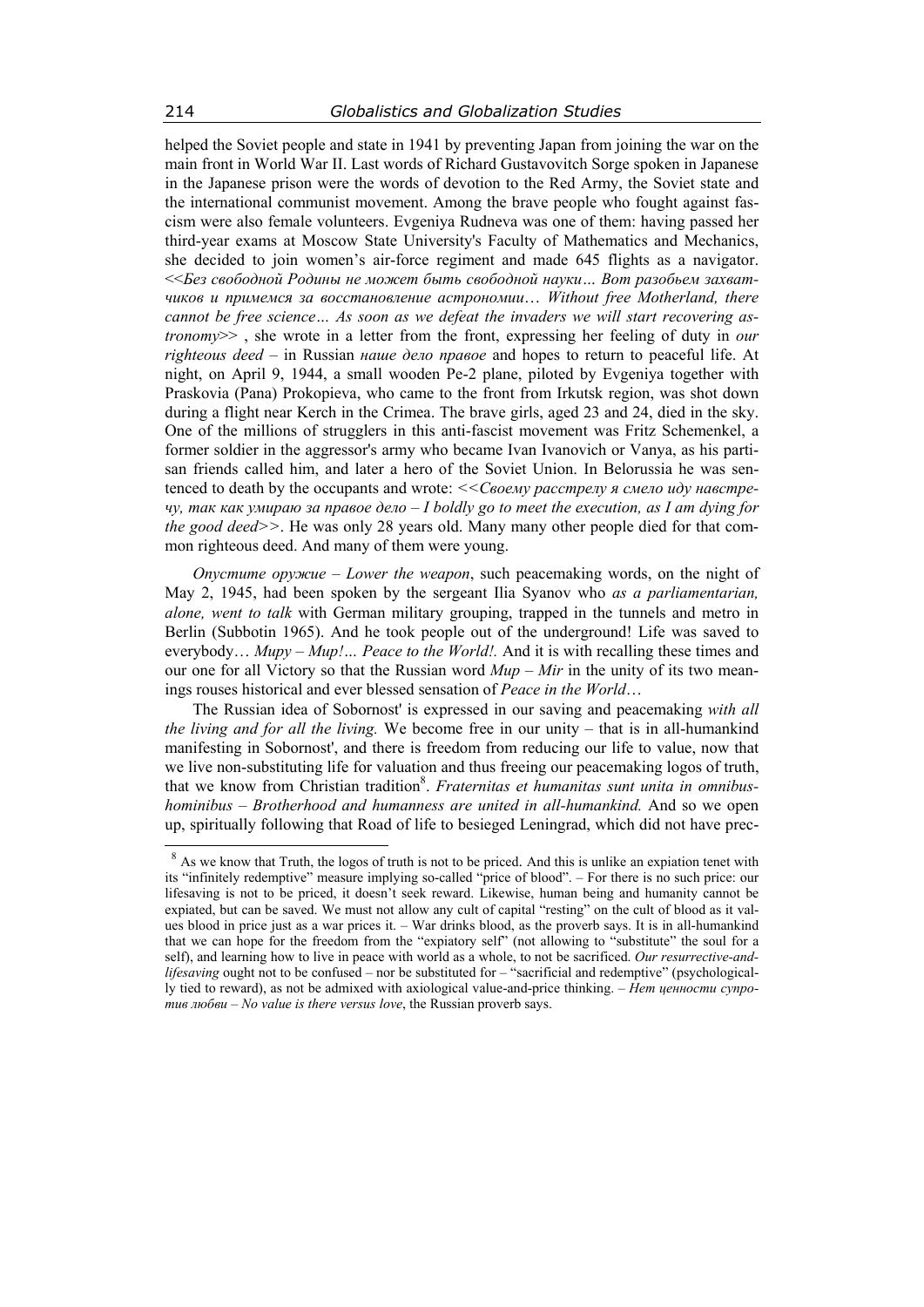edents in military history – open the Road of Life in humankind – with the peaceful force of truth, which, even when not unarmed, is not possessed by arms and does not allow to play with arms (not putting them at the forefront and not allowing to turn the life into the game). In our one for all Victory in all-humankind, that is together with everybody and for all the peoples, with so great suffering endured to come to it, knowing the unity of peacemaking and brotherhood, Victory that history had never witnessed – and we know that it was also an economic victory $9$  – people and peoples in that peacemaking unity of Brotherhood – in Sobornost' relieved the humankind from ethical-neutrality (relieved from a religious-like cult of capital as sacrificing life at the expense of alienating or pricing life and losing soul), laying the foundation for the culture of lifesaving and peacemaking. The principle of equal economic security establishes welfare not at the cost, not at the expense of the others when money-and-wealth is what is being not at the others expense (so that if formally at or from one's 'own account', still it does not mean that not at the expense of the others). With such ethically non-neutral economic foundations, seeking realization of life without trying to manage or control consciousness of others – likewise not at the others expense, people from the West and the East, the South and the North – so *we are* with all the living and for all the living in all-humanity! – we are able to meet and greet blessing each other in *blagoraspolojennost:* our benevolence with-all-and-for-all; and saving humanness in the peacemaking common deed, we create spiritually and ecologically for the sake of Life on the Planet.

## **References**

- **Dostoyevsky, F, 1991.** *The Brothers Karamazov*. Moscow: Progress. *Original in Russian* (Достоевский, Ф. М. *Братья Карамазовы*. М.: Прогресс).
- **Fedorov, N. 1995.** *Philosophy of the common deed*. Moscow: Progress. *Original in Russian* (Федоров, Н. Ф. *Философия общего дела в четырех томах*. М.: Прогресс).
- **Kozhuhova, O. 1973***. Early Snow*. Volgo-Vyatka book publishing house. *Original in Russian* (Кожухова, О. К. *Ранний снег*. Волго-Вятское книжное изд-во).
- **Subbotin, K. G. 1965.** How Wars End. Lower the weapon! *Roman-Gazeta*. *Original in Russian* (Субботин К.Г. Как кончаются войны. Опустите оружие! Роман-газета).
- **Tvardovsky, A. 2015.** *I was killed near Rzhev*. Moscow: Klever. *Original in Russian* (Твардовский, А. А. *Я убит подо Ржевом*. Клевер).

<sup>&</sup>lt;sup>9</sup> The spiritual, ethically non-neutral idea of money as the economic energy of civilization (not capital, not that Latin capitus, or a 'head', which divides acting at the other's expense, as if guarantying itself in so-called 'price of life', but the economic energy which is conserved and unites people, revealed in the energies of social interaction) was expressed at wartime in words <<*Хлеб – в фонд Победы* – *Bread – for serving our Victory* $\gg$ , written by Russian peasants. In continuity of the tradition, together with Russian proverbs and sayings, <<*Ценившим сребро не в хлебы и труд не в пост* – *For those who value silver not for bread, the labor is nor for fast>>, as well as <<Деньги не голова, а дело наживное – Money is not a head, but a deed in realization of life>>,* and *<<Хлеб всему голова – Bread is the head for everything>>* it now forms *our ecological money* metaphor, helping to decapitalize money, as ethically non-neutral, ecological (as it doesn't smell, being non-capitalized, without accrued interest, not at the expense of nature, nor future generations). – So for all the living to be under the aegis of ecological money, leveling all inequalities, which is like the bread that feeds, such one for all "guarantee": clean money being the economic energy of civilization.